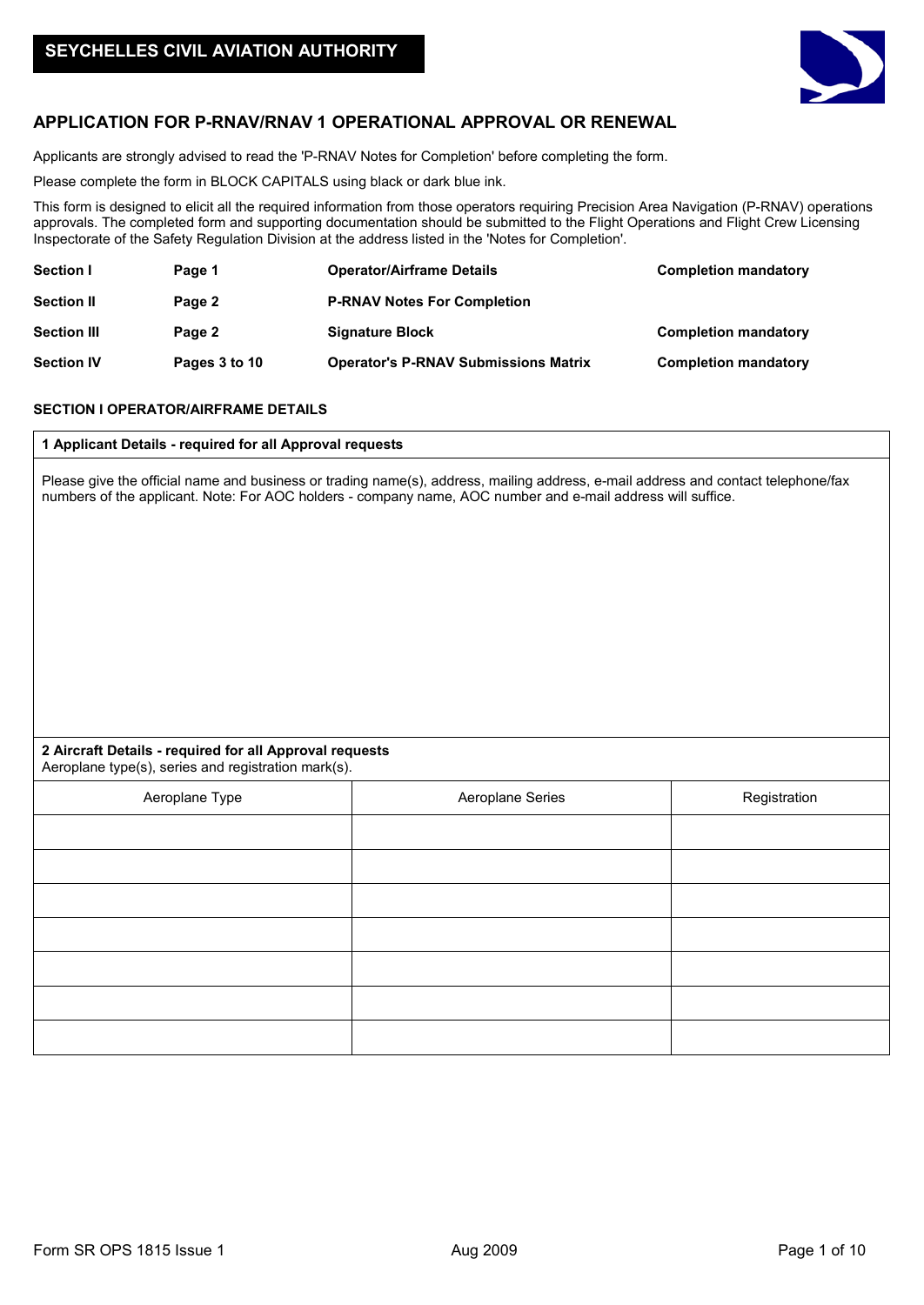# **1 Applicability**

P-RNAV is a European RNAV specification with a required track keeping accuracy of ±1 NM for 95% of the flight time, together with advanced functionality and a high integrity navigation database. P-RNAV capability can be achieved using inputs from DME/DME or GNSS and/ or INS. Typically P-RNAV c an be u sed to fly P-RNAV designed SIDs and STARs in A erodrome T erminal C ontrol Airspace.

The requirements for Operator Approval to carry out P-RNAV operations are laid out in JAA TGL 10 (available via the Eurocontrol Website - see below).

Additional Guidance can be found in:

OPS SN-2012/4

UK AIC 92/2003 (Yellow 116) - P-RNAV in Terminal Airspace - Application

UK AIC 125/2006 (Yellow 226) - Introduction of P-RNAV Procedures in UK Terminal Airspace

ICAO Doc 9613 Manual of Performance-Based Navigation

ICAO Doc 8168 Procedures for Air Navigation Services - Aircraft Operations (PANS-OPS)

Other useful information is provided on the Eurocontrol Website: http://www.ecacnav.com/prnav.

## **2 Operator's P-RNAV Submissions Matrix**

Section IV of this application form is the Operator's P-RNAV Submissions Matrix. All applicants should complete Column 4 of this matrix in full. If more than one type of aircraft/fleet is included in a single application a completed matrix should be included for each aircraft/fleet.

**Failure to complete the P-RNAV Submissions Matrix may result in a delay in processing your application.**

#### **3 Documents to be included with the application**

Copies of all documents referred to in Column 4 of the Operator's P-RNAV Submissions Matrix should be included when returning the completed application form to the Authority. Original documents should not be sent, photocopies are sufficient. Do not send complete manuals, only the relevant sections/pages will be required.

# **Failure to include all relevant documentation may result in a delay in processing your application.**

#### **4 Submissions and Enquiries**

Address for submissions:  $\blacksquare$ Seychelles Civil Aviation Authority Safety Regulation Tel: +248 438 4181 Flight Operations and Flight Crew Licensing Inspectorate Fax: +248 438 4033 P.O Box 181 morrow and the contract of the contract of the contract of the contract of the contract of the contract of the contract of the contract of the contract of the contract of the contract of the contract of the con Victoria, Mahe Seychelles

# **SECTION III SIGNATURE BLOCK**

| Please note that a minimum of 30 working days will normally be required to check and confirm the information given above - if data<br>is missing or omitted the process may take considerably longer. |
|-------------------------------------------------------------------------------------------------------------------------------------------------------------------------------------------------------|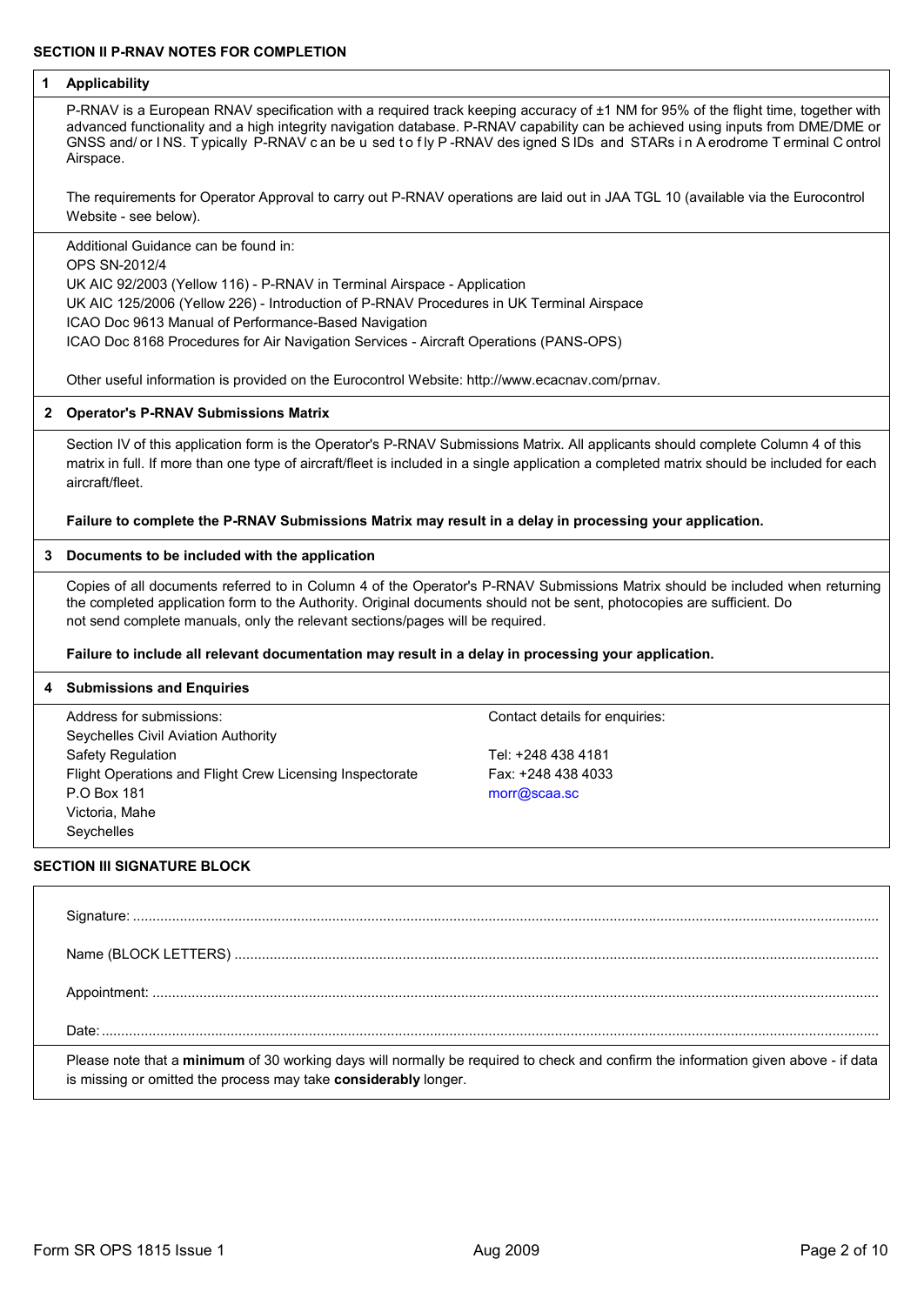# **SECTION IV APPLICANT'S P-RNAV SUBMISSIONS MATRIX**

| <b>Main Heading</b>                                                           | Expanded areas to be addressed by<br>application                                                                                                                                                                                                                                                                                                                   | Sub-requirement                                                                                                                                                                                                                                                                                                                                                                                     | <b>Operator's Operations Manual</b><br><b>Reference or Document Reference</b> |
|-------------------------------------------------------------------------------|--------------------------------------------------------------------------------------------------------------------------------------------------------------------------------------------------------------------------------------------------------------------------------------------------------------------------------------------------------------------|-----------------------------------------------------------------------------------------------------------------------------------------------------------------------------------------------------------------------------------------------------------------------------------------------------------------------------------------------------------------------------------------------------|-------------------------------------------------------------------------------|
| 1.0 Reference Documents used in<br>compiling submission                       | Your submission should be based on current up to<br>date regulatory material.<br>You should publish a compliance statement<br>showing how the criteria of TGL 10 have been<br>satisfied                                                                                                                                                                            | <b>TGL 10</b><br>ICAO Doc 9613<br>ICAO Doc 8618 PANS-OPS<br>AIC 92/2003 (Yellow 116)<br>AIC 125/2006 (Yellow 226)<br>FODCOM 04/08                                                                                                                                                                                                                                                                   |                                                                               |
| 2.0 Airworthiness Navigation System<br><b>Capability compliance statement</b> | Give reference to Navigation System<br>capability, e.g. GNSS stand-alone equipment<br>should be approved in accordance with<br>ETSOC129a.<br>Is FMGS/FMS compliant with TGL 10 for PRNAV<br>operations?<br>Is FMGS/FMS compliant with performance<br>requirements of ED-75/DO-236 for RNP<br>RNAV operations? (e.g. All Airbus 320/321/<br>330/340 are compliant.) | ETSO-C129a/ETSO-C145 (In CS-ETSO on the<br><b>EASA</b><br>website http://www.easa.europa.eu.)<br><b>TGL 10</b><br><b>TGL 10</b>                                                                                                                                                                                                                                                                     |                                                                               |
| 2.1 Aircraft Flight Manual (AFM)                                              | A statement or copy of the AFM showing the<br>aircraft certification standard for RNAV operations.                                                                                                                                                                                                                                                                 |                                                                                                                                                                                                                                                                                                                                                                                                     |                                                                               |
| 2.2 Navigation System FMS/Autopilot<br>interface capability                   | Full details of the Navigation System including<br>type and number, e.g. specific capability.                                                                                                                                                                                                                                                                      | <b>TGL 10</b><br>• Fly by waypoint (WP).<br>• Fly over WP.<br>• Direct to function.<br>• Define vertical path (FPA to a WP).<br>• At or above Altitude constraint.<br>• At or below Altitude constraint.<br>• At Altitude constraint.<br>• Vertical Path control (provide guidance from<br><b>WP</b><br>to a vertically constrained WP).<br>• Entire procedures loadable from aircraft<br>database. |                                                                               |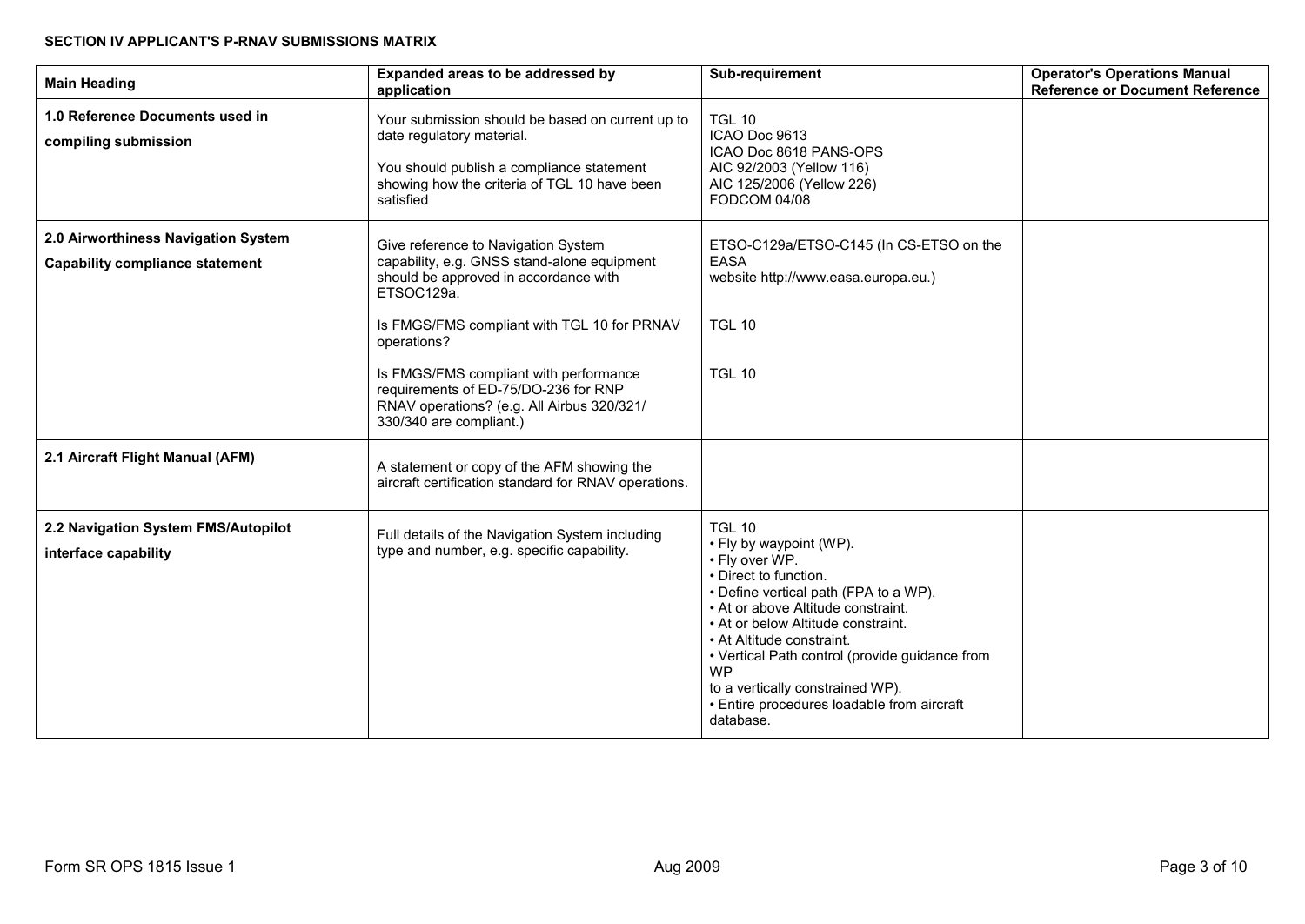| <b>Main Heading</b>                                                     | Expanded areas to be addressed by<br>application                                                                                                                                   | Sub-requirement                                                                                                                                                                                                                                                                                                                                                                                                                                                                                                                 | <b>Operator's Operations Manual</b><br><b>Reference or Document Reference</b> |
|-------------------------------------------------------------------------|------------------------------------------------------------------------------------------------------------------------------------------------------------------------------------|---------------------------------------------------------------------------------------------------------------------------------------------------------------------------------------------------------------------------------------------------------------------------------------------------------------------------------------------------------------------------------------------------------------------------------------------------------------------------------------------------------------------------------|-------------------------------------------------------------------------------|
| 2.2 Navigation System FMS/Autopilot<br>interface capability (continued) |                                                                                                                                                                                    | Database that can be updated in accordance<br>with the AIRAC cycle.<br>Display active WP.<br>• Display validity period of database.<br>• Continuous display of computed RNAV<br>(GNSS) desired path.<br>• RNAV/GNSS system failure/integrity<br>downgrade alerting capability.<br>• Display of active sensors.<br>Database protection against flight crew<br>modification.<br>• Distance/bearing to WP.<br>• Automatic leg sequencing.<br>• Means to retrieve and display data, e.g.<br>Master Control and Display Unit (MCDU). |                                                                               |
| 2.3 Navigation Lateral Accuracy                                         | P-RNAV ± 1NM for 95% of the flight time.                                                                                                                                           |                                                                                                                                                                                                                                                                                                                                                                                                                                                                                                                                 |                                                                               |
|                                                                         | Database obtained from a supplier holding a                                                                                                                                        |                                                                                                                                                                                                                                                                                                                                                                                                                                                                                                                                 |                                                                               |
| 2.4 Quality Control.<br>Navigation database integrity checks            | type 1 and type 2 Letter Of Acceptance<br>(LOA). This demonstrates compliance with<br>EUROCAE/RTCA document ED-76/DO-200A.<br>(See http://eurocae.eu and http://<br>www.rtca.org.) |                                                                                                                                                                                                                                                                                                                                                                                                                                                                                                                                 |                                                                               |
| 2.5 SID/STAR plate supplier                                             | Has ED-76 Approval? Show how you audit<br>your supplier of SIDs and STARs in order to<br>establish the effectiveness of your supplier's<br>quality system.                         |                                                                                                                                                                                                                                                                                                                                                                                                                                                                                                                                 |                                                                               |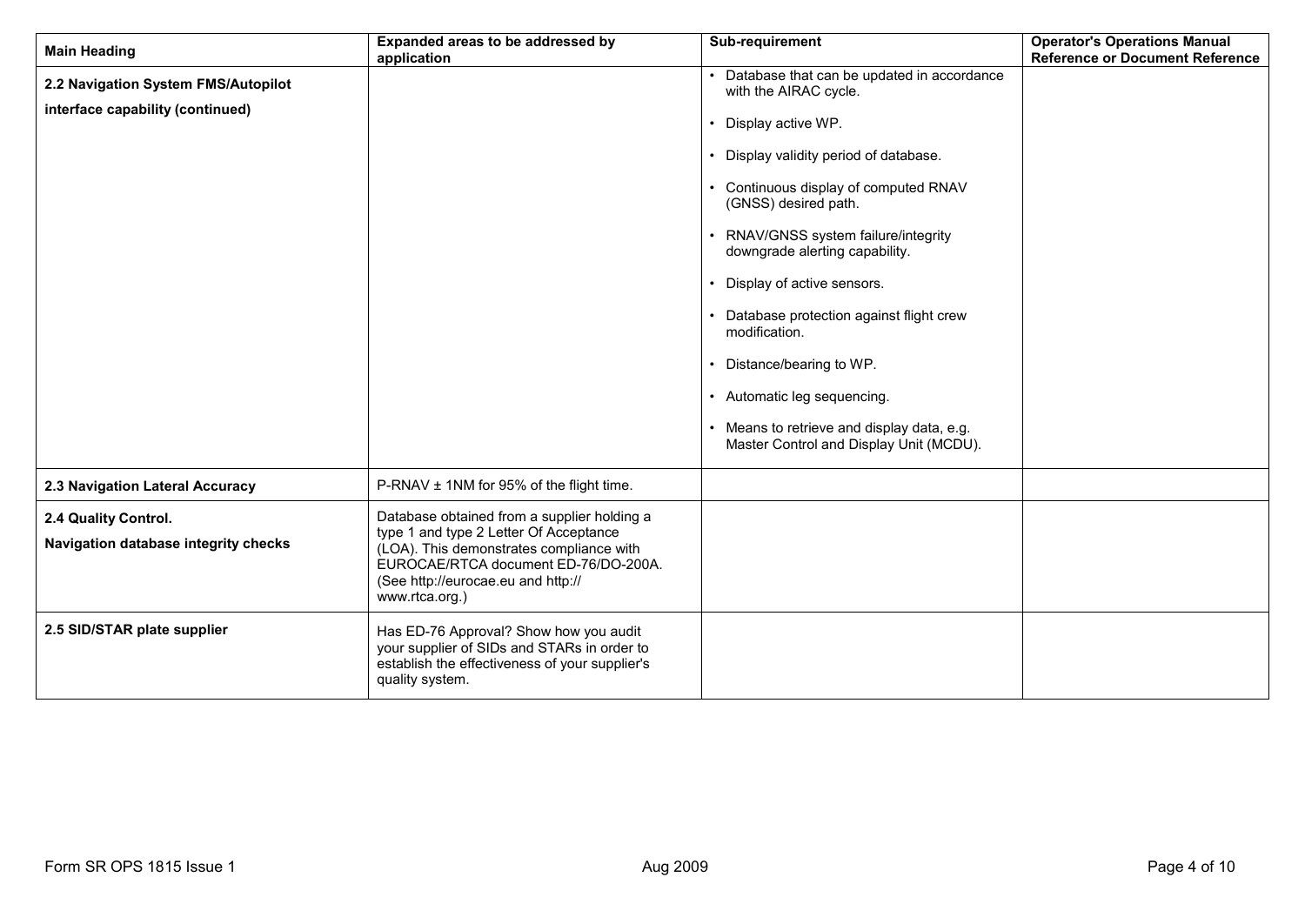| <b>Main Heading</b>                           | Expanded areas to be addressed by<br>application                                                                                                                                                                                                                                                                                                                                                                                                                                                         | <b>Sub-requirement</b>                                                                                                                                                                                                                                                                                                                                                                                                                                                                                                                                                                   | <b>Operator's Operations Manual</b><br><b>Reference or Document Reference</b> |
|-----------------------------------------------|----------------------------------------------------------------------------------------------------------------------------------------------------------------------------------------------------------------------------------------------------------------------------------------------------------------------------------------------------------------------------------------------------------------------------------------------------------------------------------------------------------|------------------------------------------------------------------------------------------------------------------------------------------------------------------------------------------------------------------------------------------------------------------------------------------------------------------------------------------------------------------------------------------------------------------------------------------------------------------------------------------------------------------------------------------------------------------------------------------|-------------------------------------------------------------------------------|
| 2.6 Feedback and reporting of errors<br>found | Outline your process for error reporting/<br>withdrawal of operational use of procedures.<br>Note: In particular, significant errors (i.e. those that<br>would affect the flight path of the aircraft) must be<br>reported to the database supplier immediately, and<br>the affected procedures withdrawn from company<br>operations by company instruction without delay.<br>Any database or chart anomaly identified during<br>RNAV operations must be reported to the SCAA<br>through the MOR scheme. |                                                                                                                                                                                                                                                                                                                                                                                                                                                                                                                                                                                          |                                                                               |
| 2.7 Loading of Navigation Database            | Process to ensure that there is no possible<br>corruption in the content of the database on<br>the RNAV/GNSS system.                                                                                                                                                                                                                                                                                                                                                                                     |                                                                                                                                                                                                                                                                                                                                                                                                                                                                                                                                                                                          |                                                                               |
| 3.0 Standard Operating Procedures             | Manufacturer/operator developed.<br>Manufacturer's procedures recommended as<br>starting point and must include at least the<br>following.                                                                                                                                                                                                                                                                                                                                                               | MEL handling: Items required for P-RNAV<br>operations.<br>Required equipment list.<br>Statement that autopilot/flight director should be<br>used whenever possible.<br>SOPs for which pages should be displayed on<br>the FMC for P-RNAV (PF and PNF).<br>Database Validity Check.<br>Monitoring of system navigation accuracy.<br>SID/STAR Validity Check including confirmation<br>of procedure track and distance.<br>Navigation System Downgrade Procedure.<br>Contingency procedures if unable P-RNAV.<br>Statement that crew should not manually insert<br>WPs into the procedure. |                                                                               |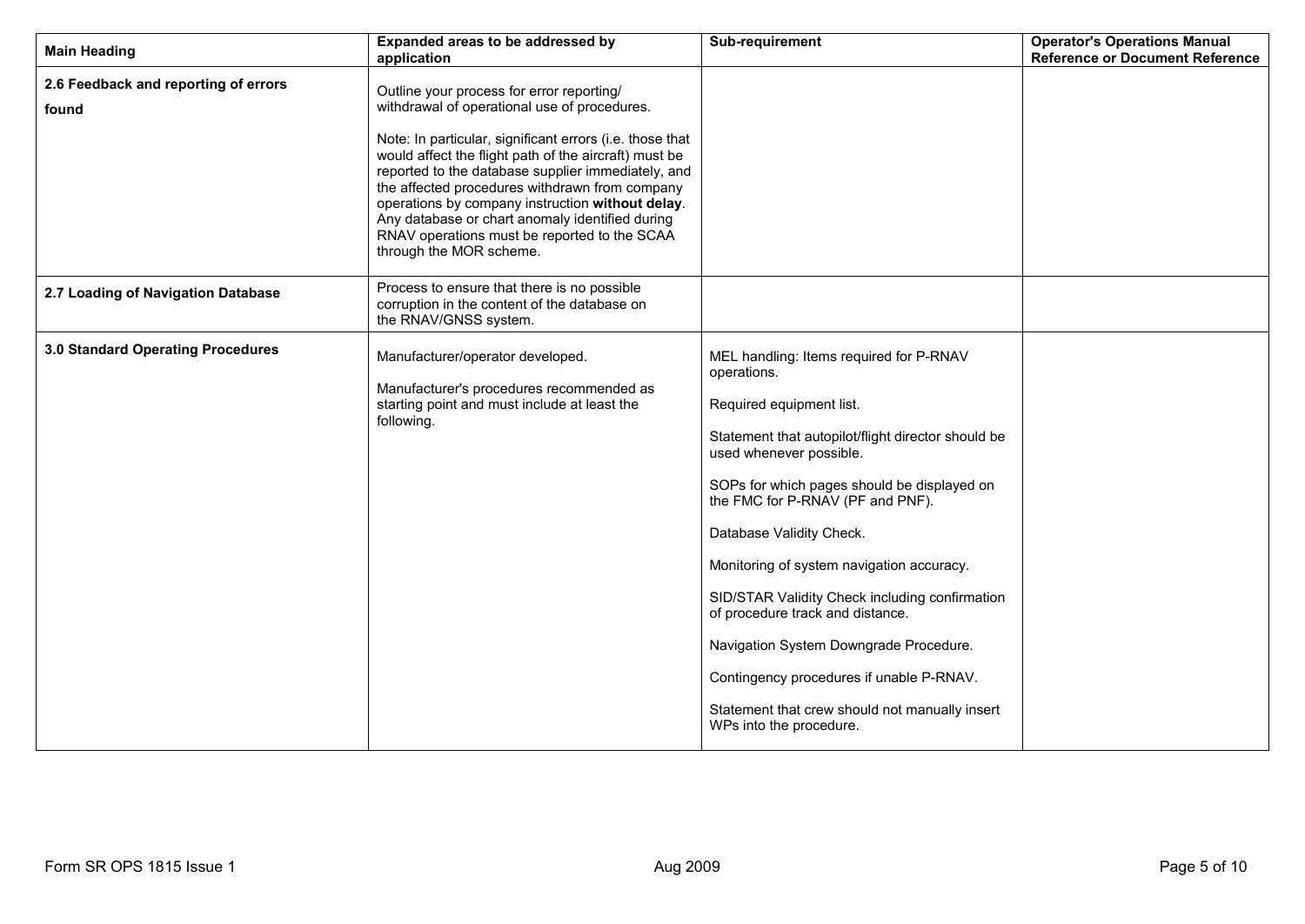| <b>Main Heading</b>           | Expanded areas to be addressed by<br>application | Sub-requirement                                                                          | <b>Operator's Operations Manual</b><br><b>Reference or Document Reference</b> |
|-------------------------------|--------------------------------------------------|------------------------------------------------------------------------------------------|-------------------------------------------------------------------------------|
| <b>4.0 Operations Manuals</b> | Part A                                           | • RNAV concepts.                                                                         |                                                                               |
|                               |                                                  | • Navigation accuracy assessment at dispatch,<br>for destination and alternates.         |                                                                               |
|                               |                                                  | • RTF phraseology.                                                                       |                                                                               |
|                               |                                                  | • MEL handling.                                                                          |                                                                               |
|                               |                                                  | · SOPs.                                                                                  |                                                                               |
|                               |                                                  | • Crew Authorisation required/validation.                                                |                                                                               |
|                               | Part B                                           | • Technical information and MEL.                                                         |                                                                               |
|                               | Part D                                           | • Training programme (Modular) in accordance<br>with P-RNAV operations.                  |                                                                               |
| 4.1 Pre-Dispatch              |                                                  | $\cdot$ MEL.                                                                             |                                                                               |
|                               |                                                  | • RAIM/AIME.                                                                             |                                                                               |
|                               |                                                  | • NOTAMs/Navigation infrastructure.                                                      |                                                                               |
|                               |                                                  | • Crew qualified.                                                                        |                                                                               |
|                               |                                                  | · Database valid.                                                                        |                                                                               |
| 4.2 Training package          |                                                  | • Compliant with Flight Crew Training and<br>Testing requirements for P-RNAV Operations. |                                                                               |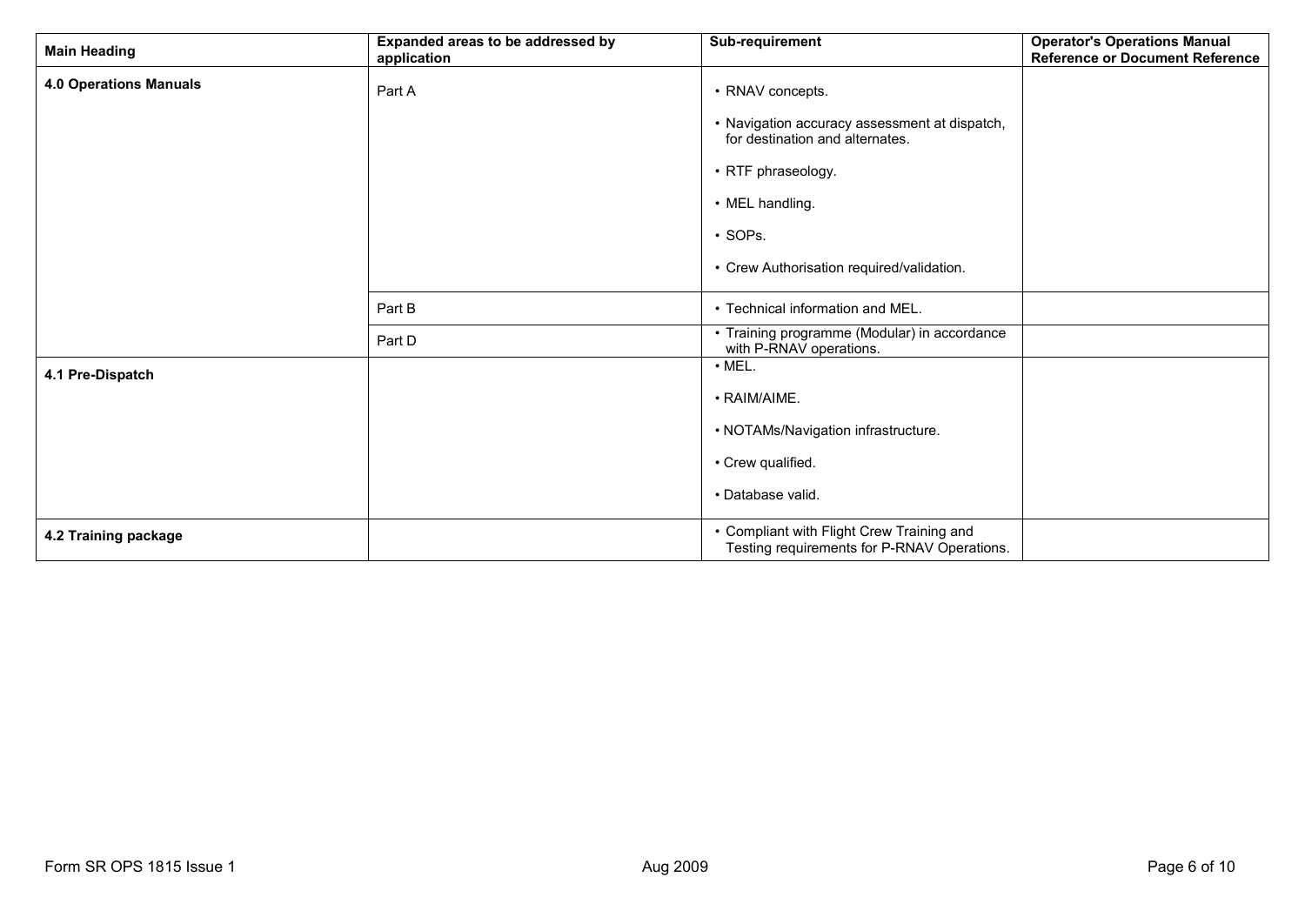| <b>Main Heading</b>        | Expanded areas to be addressed by<br>application                                                                                                                                                                                                                                                                                                                                                                                                                                                                                                                                                                                                                                                                                                                                                                                                                                                                                                                                                                                                                                                                                                                                                                                     | Sub-requirement                                                                                                                              | <b>Operator's Operations Manual</b><br><b>Reference or Document Reference</b> |
|----------------------------|--------------------------------------------------------------------------------------------------------------------------------------------------------------------------------------------------------------------------------------------------------------------------------------------------------------------------------------------------------------------------------------------------------------------------------------------------------------------------------------------------------------------------------------------------------------------------------------------------------------------------------------------------------------------------------------------------------------------------------------------------------------------------------------------------------------------------------------------------------------------------------------------------------------------------------------------------------------------------------------------------------------------------------------------------------------------------------------------------------------------------------------------------------------------------------------------------------------------------------------|----------------------------------------------------------------------------------------------------------------------------------------------|-------------------------------------------------------------------------------|
| <b>All RNAV Operations</b> | <b>Basic Area Navigation Concepts:</b><br>• Theory of RNAV including differences between<br>B-RNAV, P-RNAV and RNP-RNAV.<br>• RNAV/RNP Definitions.<br>• The meaning of RNP/ANP.<br>• Limitations of RNAV.<br>• Limitations of Baro-VNAV.<br>• GPS concepts and limitations (if applicable).<br>• Charting, database and avionics issues including:<br>1 WP naming and depiction concepts.<br>2 Fly-by and fly-over WPs.<br>3 Use of RNAV equipment including, where<br>appropriate:<br>a) Verification and sensor management.<br>b) Tactically modifying the flight plan.<br>c) Addressing discontinuities.<br>d) Entering associated data such as:<br>i) Wind.<br>ii) Altitude/speed constraints.<br>iii) Vertical profile/vertical speed.<br>• RTF phraseology for RNAV/RNP.<br>• The implications for RNAV/RNP operations of<br>systems malfunctions which are not RNAV<br>related (e.g. hydraulic failure or engine failure).<br><b>NOTE: Training in Basic Area Navigation</b><br>concepts is required for all types of RNAV/RNP<br>operations. However, credit may be given/taken<br>for previous Basic Area Navigation concept<br>training when adding a qualification for further<br>type(s) of Area Navigation operations. | Some or all of:<br>• Operations Manual content;<br>• handouts (paper or electronic);<br>• Computer-Based Training (CBT); and<br>• classroom. |                                                                               |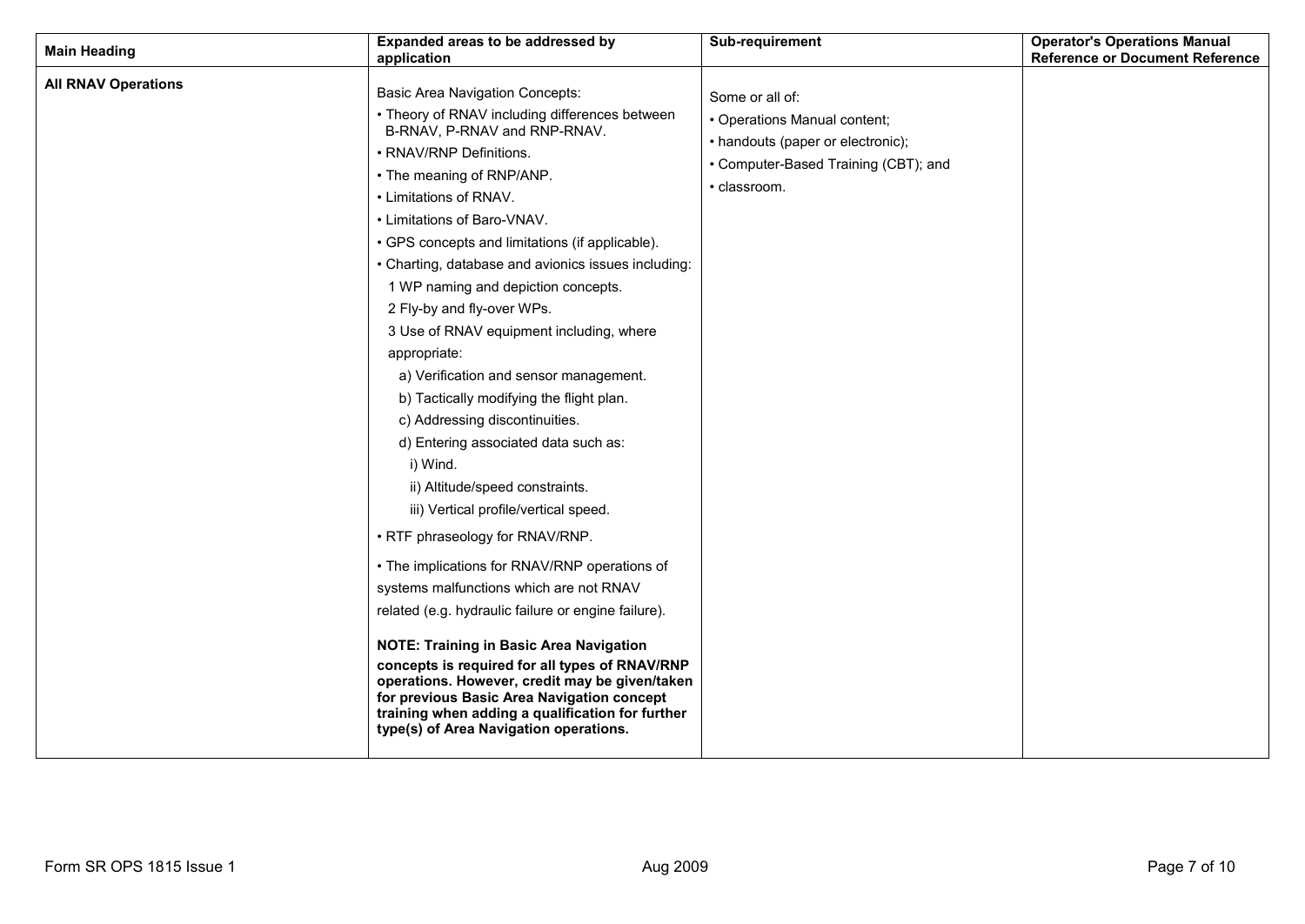| <b>Main Heading</b> | Expanded areas to be addressed by<br>application                                                                                                                                                                                                                                                                                                                                                                                                                                                                                                                                                                                 | Sub-requirement                                                                                                                                  | <b>Operator's Operations Manual</b><br><b>Reference or Document Reference</b> |
|---------------------|----------------------------------------------------------------------------------------------------------------------------------------------------------------------------------------------------------------------------------------------------------------------------------------------------------------------------------------------------------------------------------------------------------------------------------------------------------------------------------------------------------------------------------------------------------------------------------------------------------------------------------|--------------------------------------------------------------------------------------------------------------------------------------------------|-------------------------------------------------------------------------------|
| <b>B-RNAV</b>       | Basic Area Navigation concept training and<br>training in the following topics:<br>Airspace where B-RNAV is required.<br>Changes to charting and documents to reflect<br>B-RNAV.<br>Navigational equipment required to be<br>operational for flight in designated B-RNAV<br>airspace, and the limitations associated with<br>RNAV equipment.<br>Use of lateral navigation mode and associated<br>lateral control techniques.<br>Flight planning requirements.<br>Contingency procedures.<br>Note: Credit may be given/taken for<br>previous basic RNAV concept<br>training when adding a qualification<br>for B-RNAV operations. | Some or all of:<br>Operations Manual content;<br>• handouts (paper or electronic);<br>$\cdot$ CBT; and<br>· classroom:<br>and:<br>Line Training. |                                                                               |